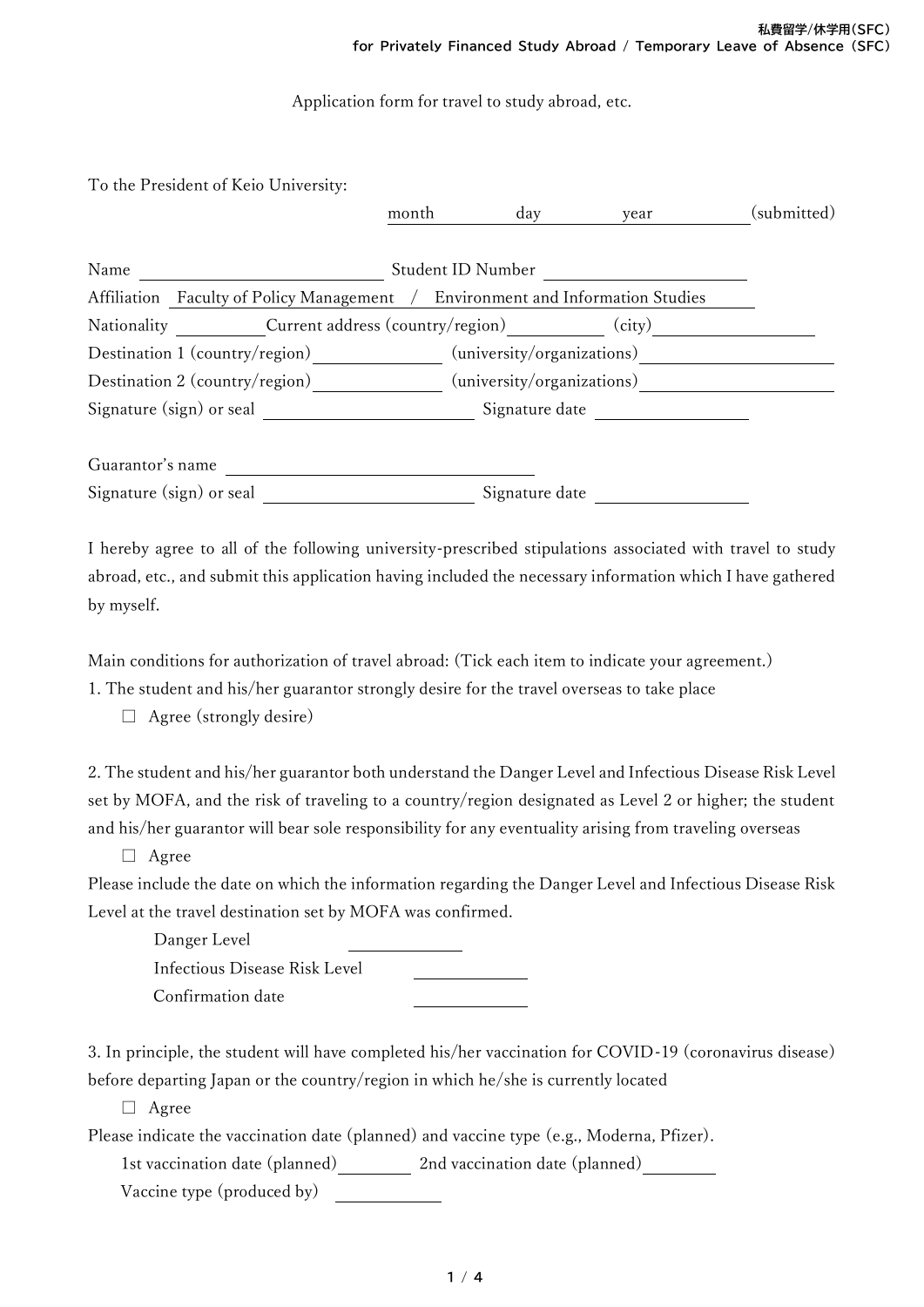4. The student is enrolled in insurance with coverage for COVID-19

□ Agree

Please indicate the name of the insurance company for the insurance in which you have enrolled (or will enroll), the period covered, and content of the insurance below.

 Insurance company Period covered Content of the insurance (Contract Plan name, etc.)

5. The student will comply with the instructions of Keio University and the host university, etc., in the event that the Japanese government issues a recommendation to return home after he/she has traveled overseas

□ Agree

6. The student can travel because the destination country/region has no restrictions on entry from Japan or the country/region in which he/she currently resides, and the necessary visa for travel is issued

□ Agree

Please indicate below that there are no restrictions on entry and that the required visa for travel will be issued. Please specify the information source to which you referred (URL, etc.) and the date on which this was confirmed.

 Destination (country/region) Information on entry restrictions Information source (URL, etc.) Confirmation date

7. The student will confirm that he/she can meet the conditions for entering the destination country/region and is able to comply with any restrictions on conduct

□ Agree

Please give details below of the criteria for entering the country (certification of negative COVID-19 status etc.) and measures in place to restrict movement upon entry (quarantine period, etc.). Please specify the information source to which you referred (URL, etc.) and the date on which this was confirmed.

Destination (country/region)

Criteria for entering the country and the country and the country of the country of the country of the country of the country of the country of the country of the country of the country of the country of the country of the

Measures (quarantine period, etc.)

Information source (URL, etc.)

Confirmation date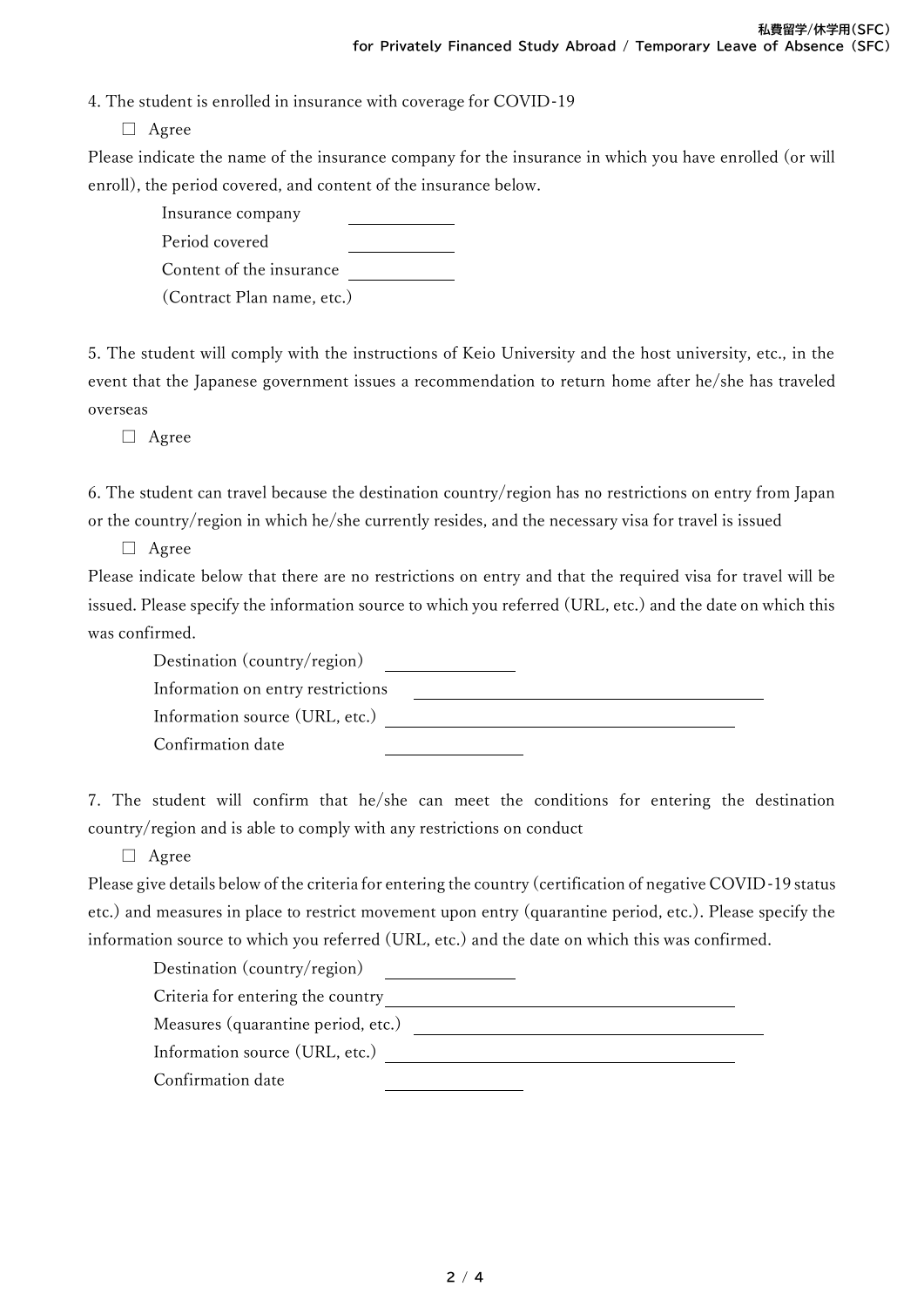8. The student will confirm that the health system in the destination country/region is sufficiently well maintained and that he/she is eligible to receive medical treatment

□ Agree

Please provide details of the medical system and the availability of medical examinations at your destination country/region below. Please specify the information source to which you referred (URL, etc.) and the date on which this was confirmed.

 Destination (country/region) Medical system Information source (URL, etc.) Confirmation date

9. The student will confirm that measures against infections and a support system in the case of becoming infected are sufficiently in place at the host university

□ Agree

Please give details of the measures against infections at the host university, etc., as well as procedures and support systems in case of infection. Please specify the information source to which you referred (URL, etc.) and the date on which this was confirmed.

| University/Organizations       |  |
|--------------------------------|--|
| Measures against infections    |  |
| Support systems                |  |
| Information source (URL, etc.) |  |
| Confirmation date              |  |

10. If separate instructions have been issued by your undergraduate faculty or graduate school or by the organization that oversees the study abroad program, etc., please follow the application method and various conditions specified therein.

□ Agree

Please fill out the application method and terms and conditions which have been indicated separately below if any.

11. The student will confirm the quarantine procedures that are required after returning to Japan and make the necessary preparations for compliance in advance

□ Agree